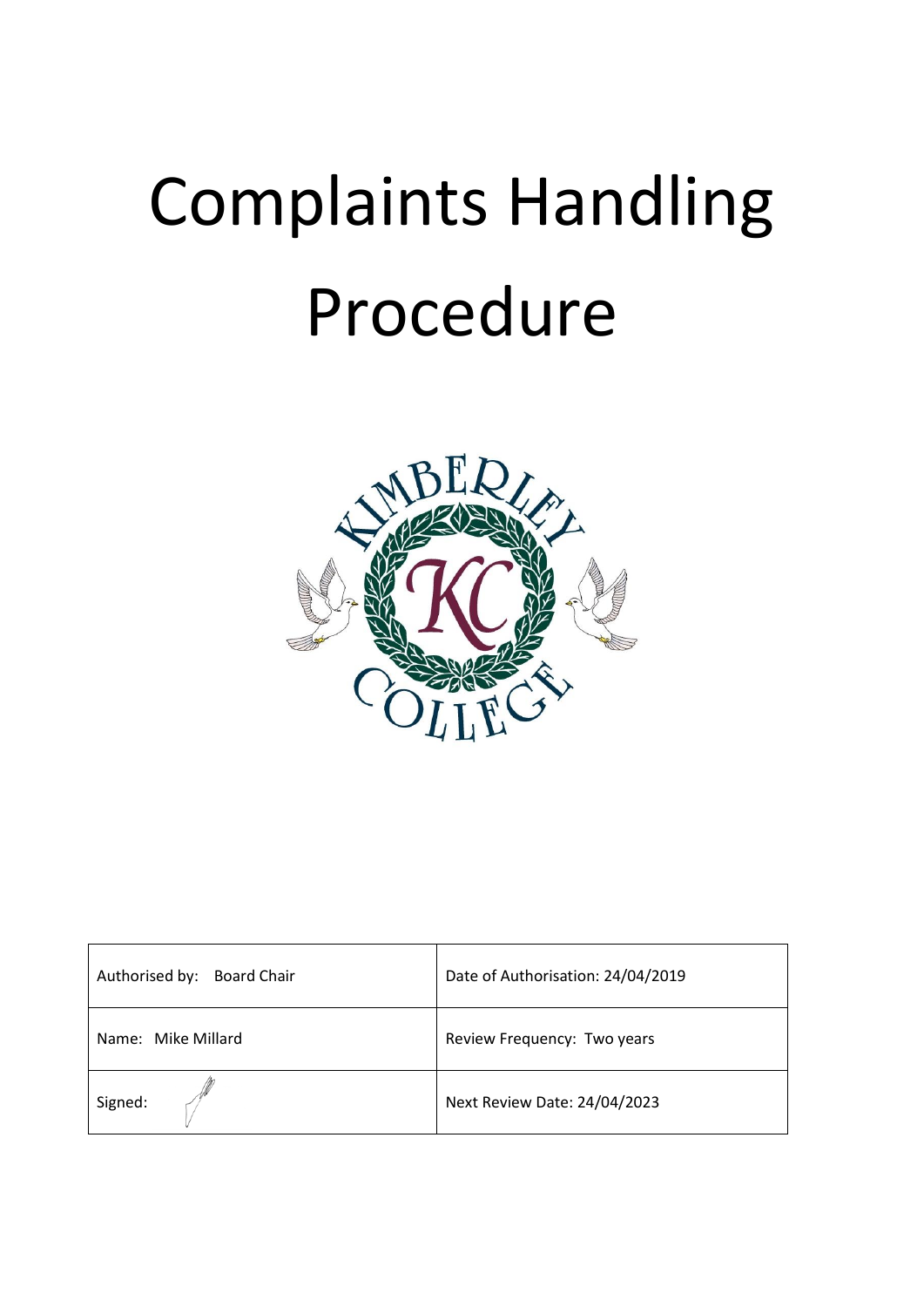

#### **1. Purpose**

Complaints and grievances are an important way for the College community to provide information and feedback to the College. The College considers that every complain provides a valuable opportunity for reflection and learning. The College recognises a person's right to make a complaint and its responsibility to provide a framework within which efforts can be made to resolve complaints.

The College is committed to effective complaints management by managing student, parent and guardian complaints in an accountable, transparent, timely and fair manner, while protecting the health and safety of College employees through proactive management of unreasonable complainant

#### **2. Scope**

Employees (including full-time, part-time, permanent, fixed-term and casual), contractors, volunteers and people undertaking work experience and/or vocational placement and students.

#### **3. Complainant Responsibilities**

Complainants must:

- provide all relevant information and documentation to the College when the complaint is made
- understand that resolving complaints may take some time
- inform the College of changes affecting the complaint
- ensure that their behaviour and conduct is respectful

#### **4. College Responsibilities**

It is the responsibility of the College to respond to and address written (letter and email) and verbal (face-to-face and phone) complaints.

The College shall:

- maintain fair procedures for complaint-handling. As a minimum, the procedures include:
	- o who to contact when making a complaint
	- $\circ$  a description of the actions the College could take once the complaint is received
	- $\circ$  a time frame for acknowledging written complaints and an expected time frame for complaint resolution
	- o the types of outcomes that the complainant could expect
	- $\circ$  information about what the College will do if the complaint is not able to be resolved by the College and the options the complainant has, to review the decisions of the College
	- $\circ$  the ability for a complainant to submit a written request for a review by the Principal
	- $\circ$  the ability for a complainant to submit a written request for a review by the College Board Chair after a Principal review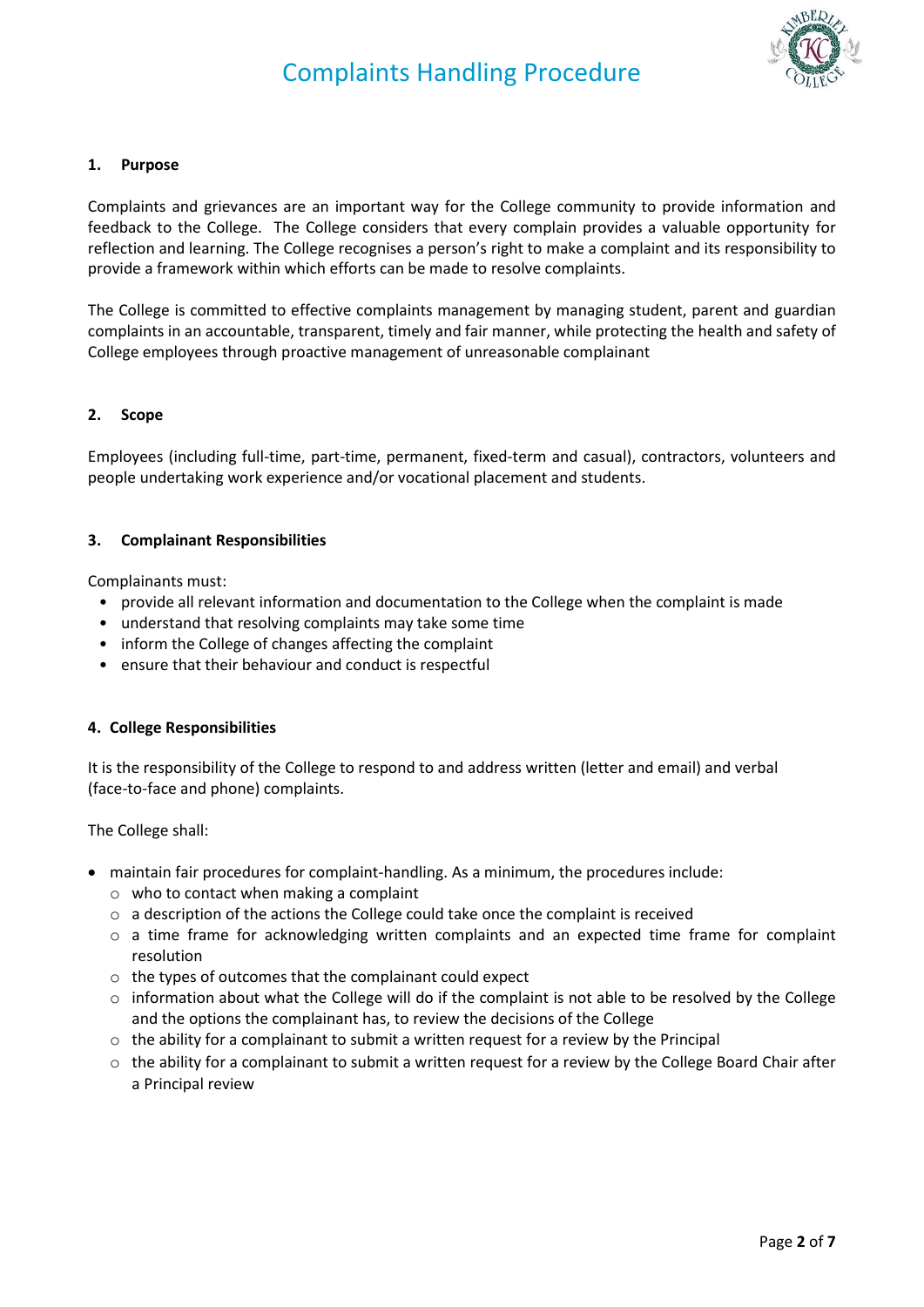

- consider all complaints by:
	- o raising the issues in the complaint with relevant staff and/or members of the College community
	- o consulting, where appropriate, with relevant external stakeholders for technical or other advice
	- $\circ$  discussing the College's findings with the complainant in an attempt to reach an agreed resolution
	- $\circ$  considering the engagement of a mediator where a complaint has the potential to become intractable
- publicising the College's complaint-handling procedures within the College community and make them readily available
- reviewing the College's complaint-handling procedures regularly
- ensuring that formal complaints and grievances received are recorded and actions taken to resolve the complaint are well documented
- maintain records of all formal complaints, both written and verbal
- ensure that all College staff are aware of the College's complaint-handling procedures
- actively assist community members with the complaint process, informing them that at any point during the complaint process, they may be assisted by a support person. The complainant should inform the Principal if they want to include a support person in the complaint process and provide the name, contact details and the relationship to the complainant. A support person's role may include:
	- o assistance for the complainant to clarify the issues in the complaint
	- o discussion of difficulties being experienced by the complainant
	- $\circ$  assistance in the development of a co-operative and collaborative working relationship
	- o between the complainant and the College community
	- $\circ$  assistance for the complainant to understand the College's policy and guidelines and the
	- o resolution being proposed for the complaint

#### **5. Resolving Complaints**

The Principal may enlist the services of external bodies to help resolve a complaint. Outcomes for substantiated complaints may include:

- an apology or expression of regret
- a change of decision
- a change of policy, procedure or practice
- a refund of payments
- offering the opportunity for student counselling or other support

#### **6. Procedure for Handling Complaints**

There are two different ways of handling complaints: through an informal process or a formal process

#### **6.1 Informal process**

Most complaints, concerns and disputes raised with a staff member are of a minor nature, or the complaint is a result of misunderstanding or lack of communication. These kinds of complaints are better resolved through an informal process.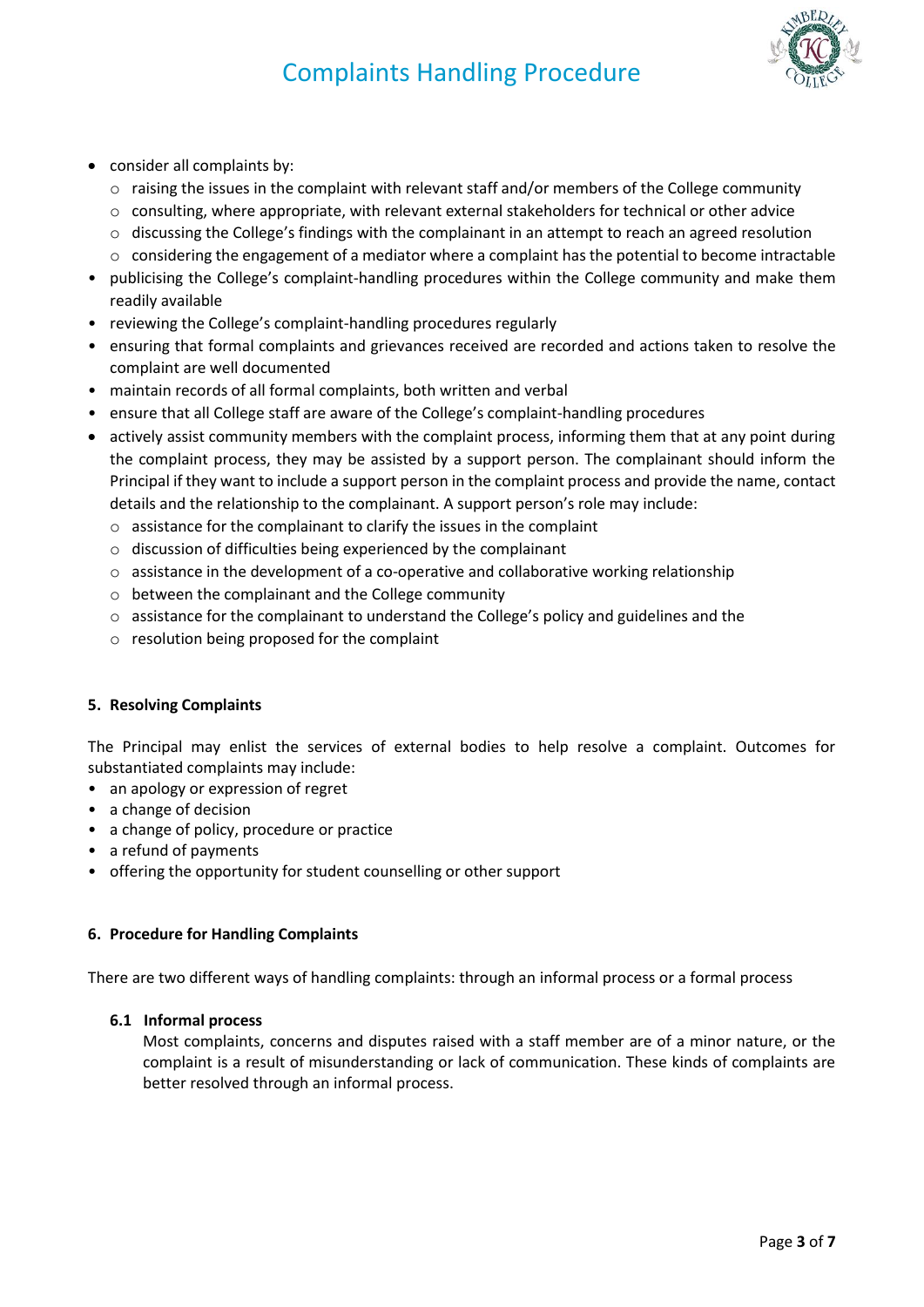

- Where possible, complaints are to be resolved promptly and at the point of receipt.
- An informal discussion may occur between the complainant and the Principal or appropriate College Leader. This often leads to resolution (sometimes, the complainant may want the Principal or appropriate College leader to talk to the College staff member on their behalf). The College shall retain a file note of the complaint and the resolution.
- The Principal or appropriate College leader talks to both the complainant and the respondent separately and then reaches a resolution.
- The Principal or appropriate College leader can bring the complainant and respondent together for conciliation. Conciliation is not mandatory however, bringing the complainant and respondent together to discuss their different perspectives on the issue may encourage quick and simple resolution.

If, however, the informal process does not resolve the complaint, then formal procedures should be implemented. An informal process may be formalised at any time by the Principal, complainant or respondent.

#### **6.2 Formal process**

There are three steps to the formal procedure. Each of these steps is outlined below.

#### **6.2.1 Investigating the Complaint**

Formal procedures begin with obtaining the complaint in writing, including the date of the complaint and the complainant's signature (or via email). To investigate the complaint, the Principal or investigator must:

- establish the precise nature of the complaint
- investigate the complaint for substance
- notify the respondent in writing of the complaints against them
- notify both parties of the anticipated timeframe to resolution. Some matters may take some time to reach resolution
- advise both the complainant and respondent of their right to have a support person with them at all interviews and discussions
- interview the complainant and respondent separately
- keep written accounts of all interviews and discussions

#### **6.2.2 Making a Finding**

To make a finding, the Principal or investigator must consider all the evidence. If it is established that the complaint has no substance and evidence is vague or ill-defined, then the complaint can be dismissed. A letter outlining the outcome of the investigation must be sent to both the complainant and the respondent.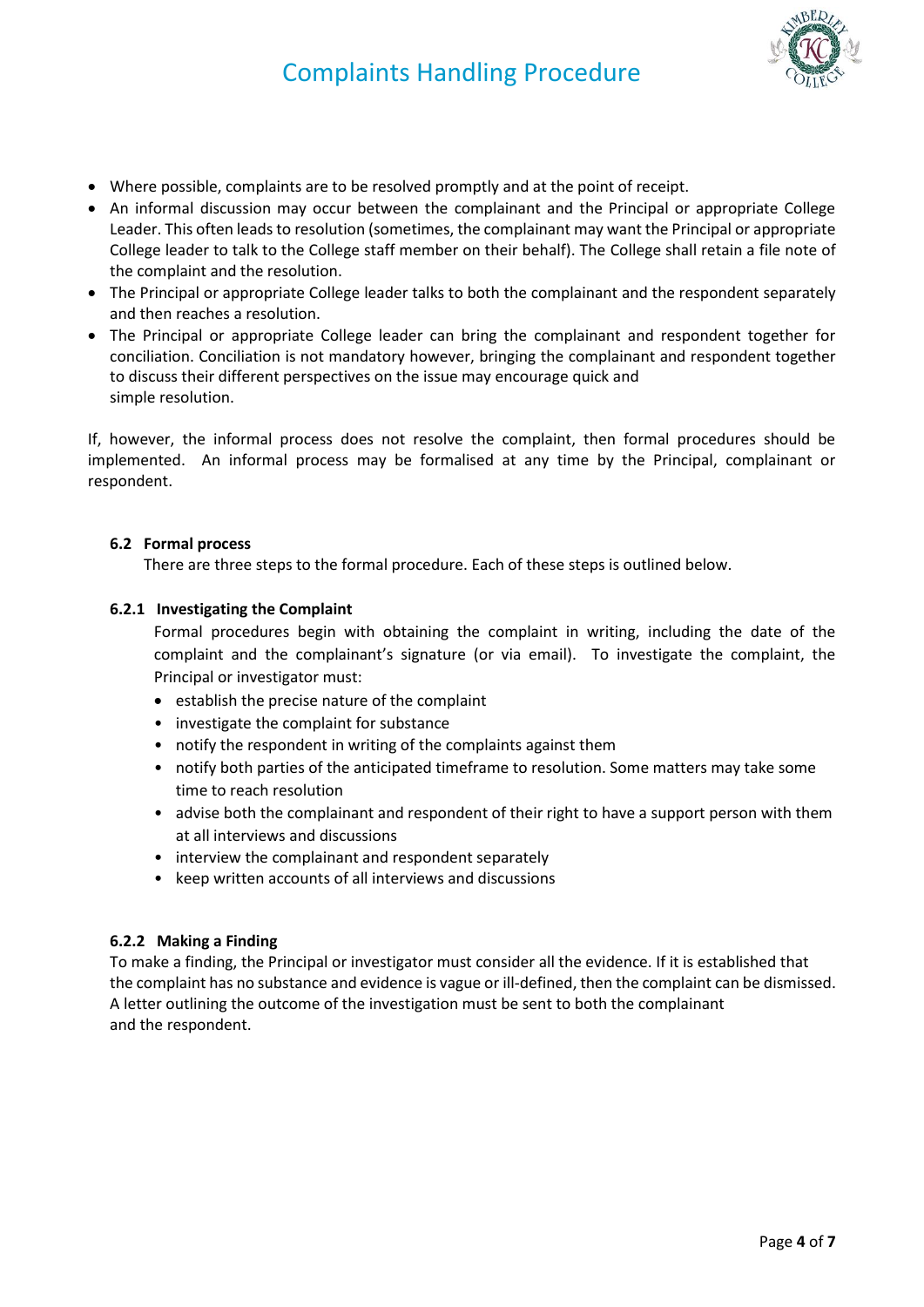

#### **6.2.3 Determining Appropriate Action**

If the evidence is clear and the Principal or investigator can substantiate the complaint, appropriate action must then be determined by the Principal. A written response outlining the issues, the decision and the outcome of the complaint should be sent to both the complainant and the respondent. It may not always be possible to resolve all complaints to the satisfaction of the parties. This could happen when the nature of the issues raised in the complaint is governed by external authorities, other College policies or procedures or if there are unrealistic expectations about the outcome of the complaint.

#### **7. Vexatious / Malicious Complaints**

Complaints found, in due course, to be of a vexatious or malicious nature may be dismissed with no further action. In these instances, counselling may be offered to both the complainant and the respondent.

#### **8. Complaints about the Principal**

Complaints about the Principal, are to be submitted, in writing, to the Kimberley College Board Chair.

#### **9. Confidentiality and Documentation Control**

Complaint handling procedures must be confidential in nature. It is the Principal's responsibility to ensure that all complaints are handled with absolute confidentiality and that all documents are confidentially and securely stored.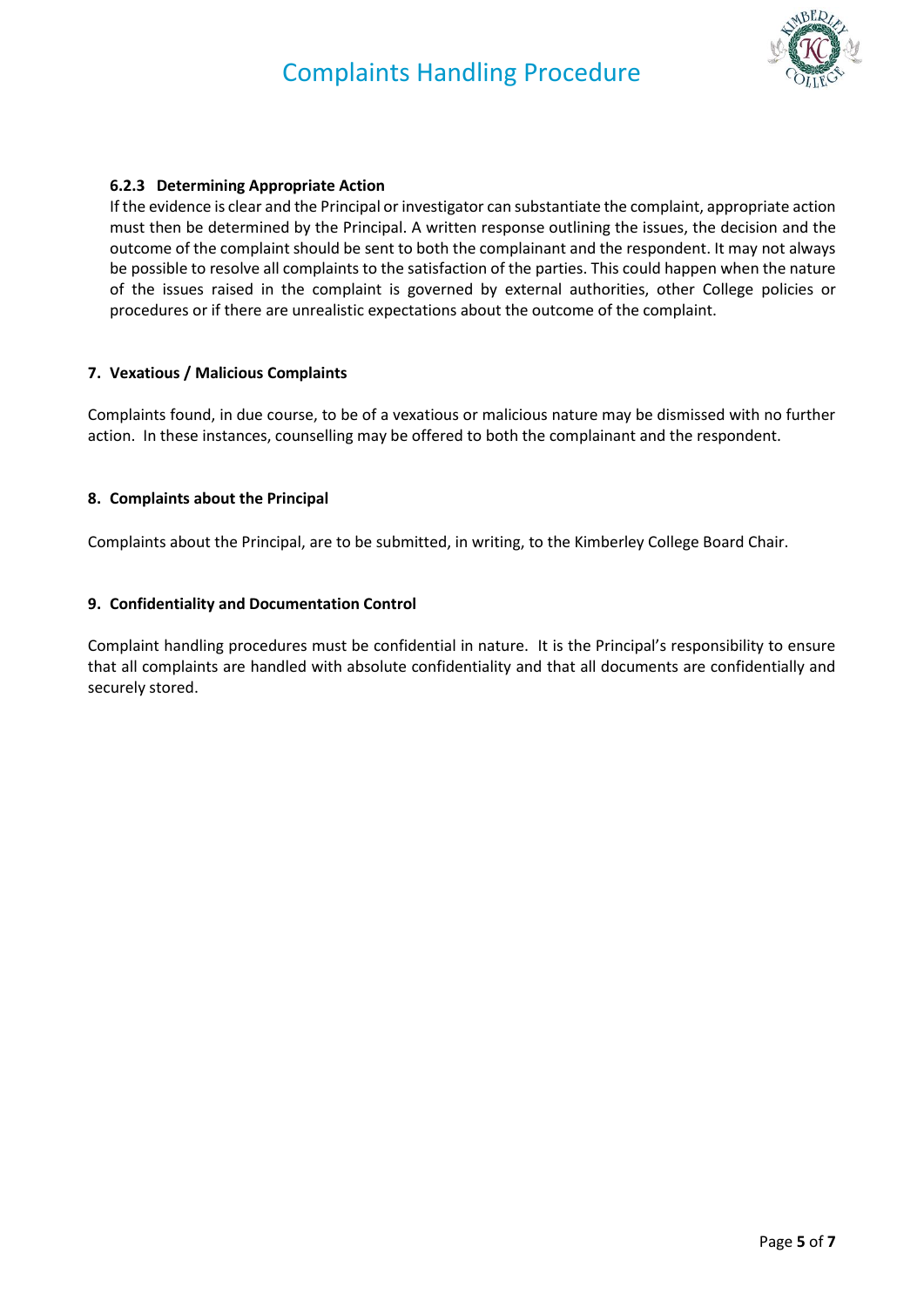

## **Flow Charts**

### **Summary of Informal Complaint Procedure**